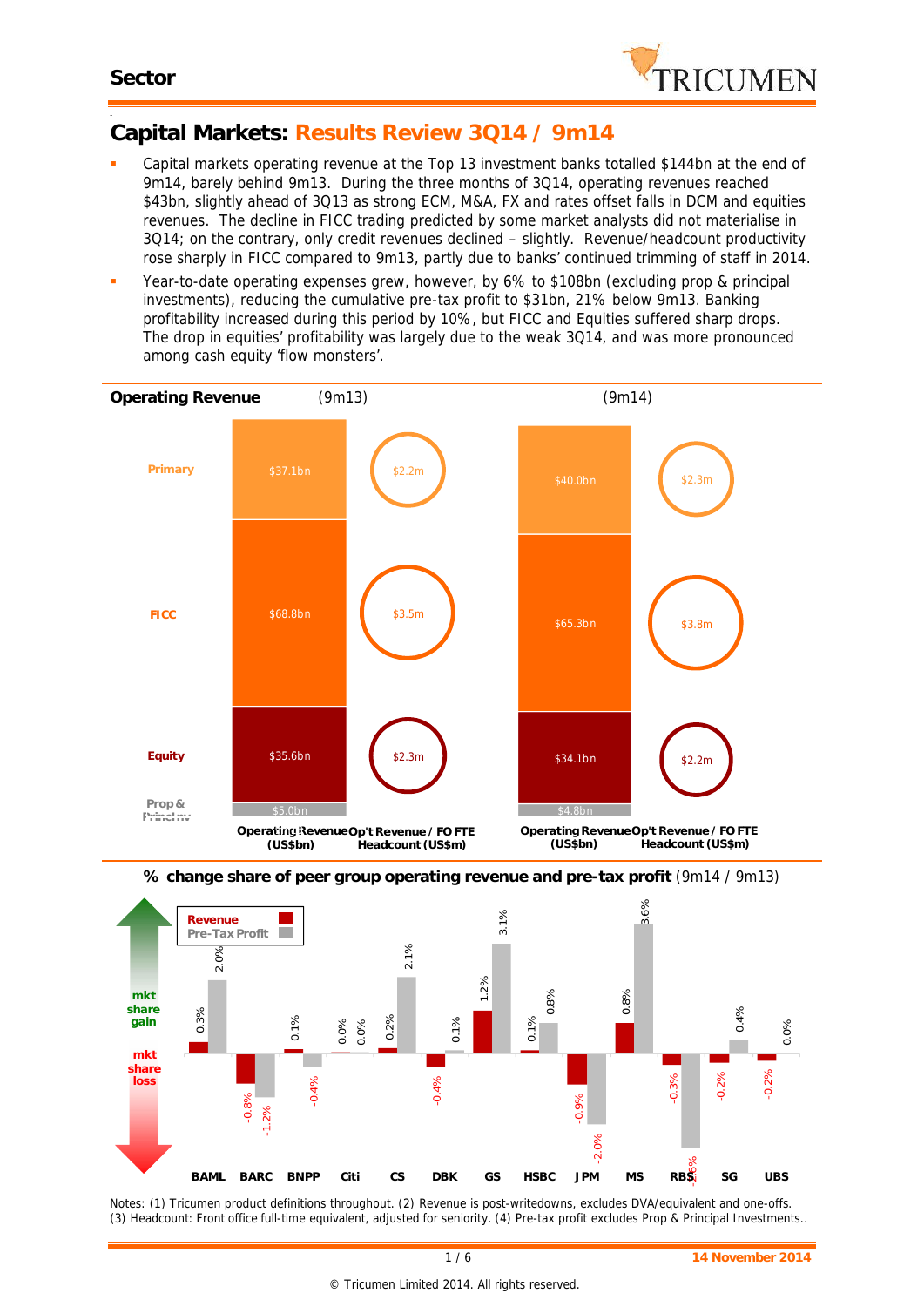

## **Primary issuance & Advisory**

- In DCM bonds, Europe outperformed: in 9m14, volumes grew 10% and fees almost twice as much. That said, sales of new HY bonds slowed to a trickle as prices dropped. In APAC, while margins remain under pressure, bond sales in 9m14 in US\$, EUR and Yen exceeded the previous \$143bn FY13 record volumes. In 3Q14, most global players in this report saw a decline in fee earnings versus 3Q13; Credit Suisse and HSBC were notable exceptions. The loan market did better: volumes grew slightly versus 3Q13, but most of 'our' banks achieved higher margins.
- ECM maintained the strong growth seen in 1H14: in 9m14, volumes were 25% ahead of 9m13, and estimated fees nearly 40%. Europe outperformed, with marketwide fees more than doubling from 9m13. An area to watch is the converts issuance in APAC: the market is small, but it boomed in 9m14, with volumes up more than 50% compared to 9m13.
- M&A/Advisory fees also recorded strong growth in 3Q14: global volumes and fees were up c.30% versus 3Q13. Banks' fees grew at the fastest rate in Europe; in addition, European companies announced \$90bn+ of deals involving US-based target in the first nine months of 2014.



*Notes: (1) Tricumen product definitions throughout. (2) Revenue is post-writedowns, excludes DVA/equivalent and one-offs. (3) Headcount: Front office full-time equivalent, adjusted for seniority. (4) Pre-tax profit excludes Prop & Principal Investments.*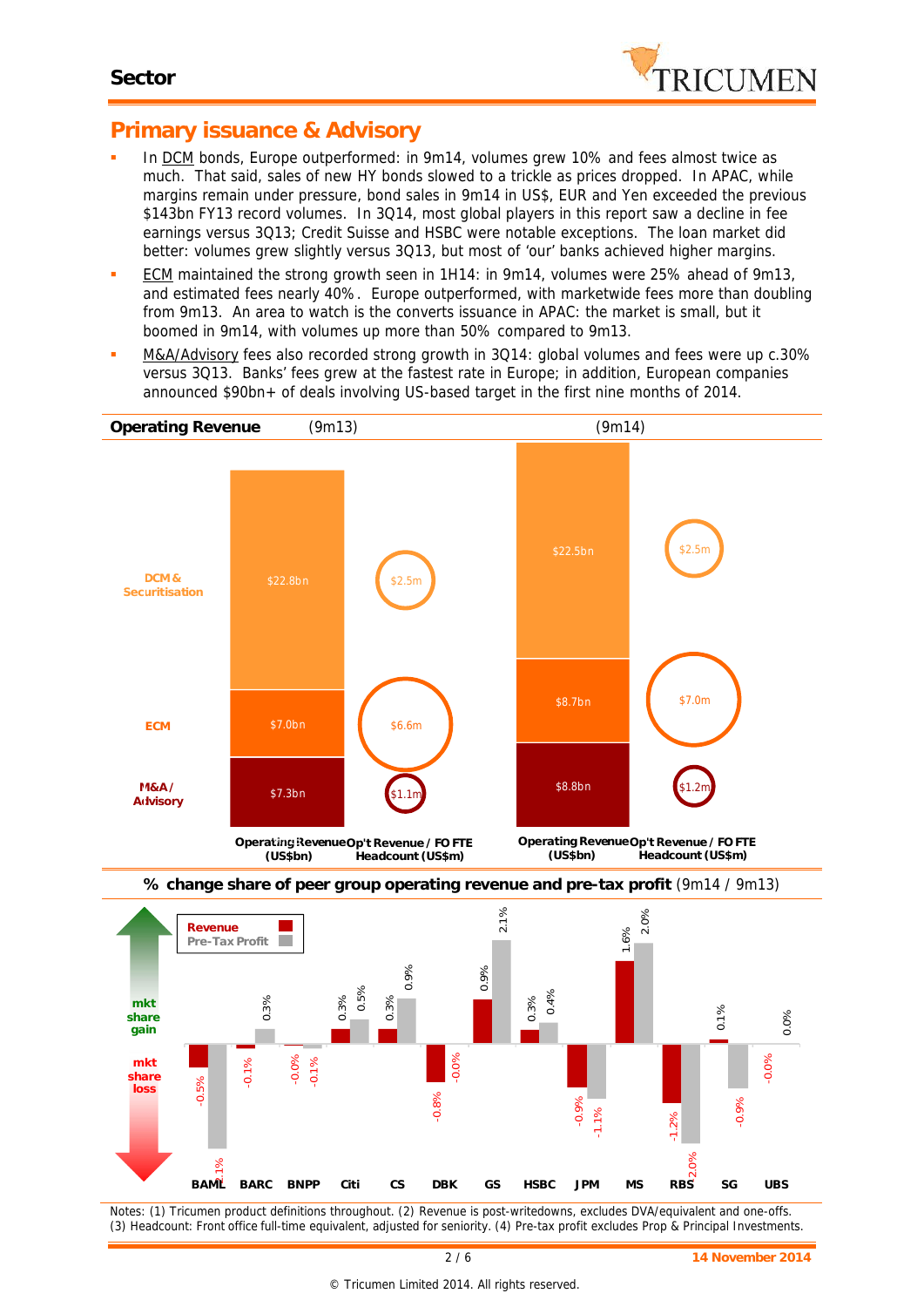#### **Sector**



## **FICC**

- In G10 FX, USD/JPY volumes declined from the 2Q14 peak, and margins returned to their Jan-13 lows. In EM, volumes faltered in Brazil and margins tightened in Mexico. Singapore FX remained strong on solid volumes, especially in FX Options. The shift to electronic trading is accelerating.
- In Rates, US repo term volumes surged to 1Q13 highs. The outlook for swap trading is uncertain given sustained decline in volume. Repo margins plummeted in Europe as the LTRO programme took effect, and uncertain economic outlook depressed government bond trading. Options and exotics were steady, aside from an exceptional week in August.
- In European, US HG and HY credit, volumes declined in July and August, but jumped in September (and October). CDS volumes continued their sharp decline from the May high.
- In Commodities, the client revenue opportunity remained unchanged from 3Q13 in the US energy and European and US metals. In 14-Aug, the daily price fix for silver was replaced with an electronic, auction-based system; gold, platinum and palladium may follow soon.





*Notes: (1) Tricumen product definitions throughout. (2) Revenue is post-writedowns, excludes DVA/equivalent and one-offs. (3) Headcount: Front office full-time equivalent, adjusted for seniority. (4) Pre-tax profit excludes Prop & Principal Investments.*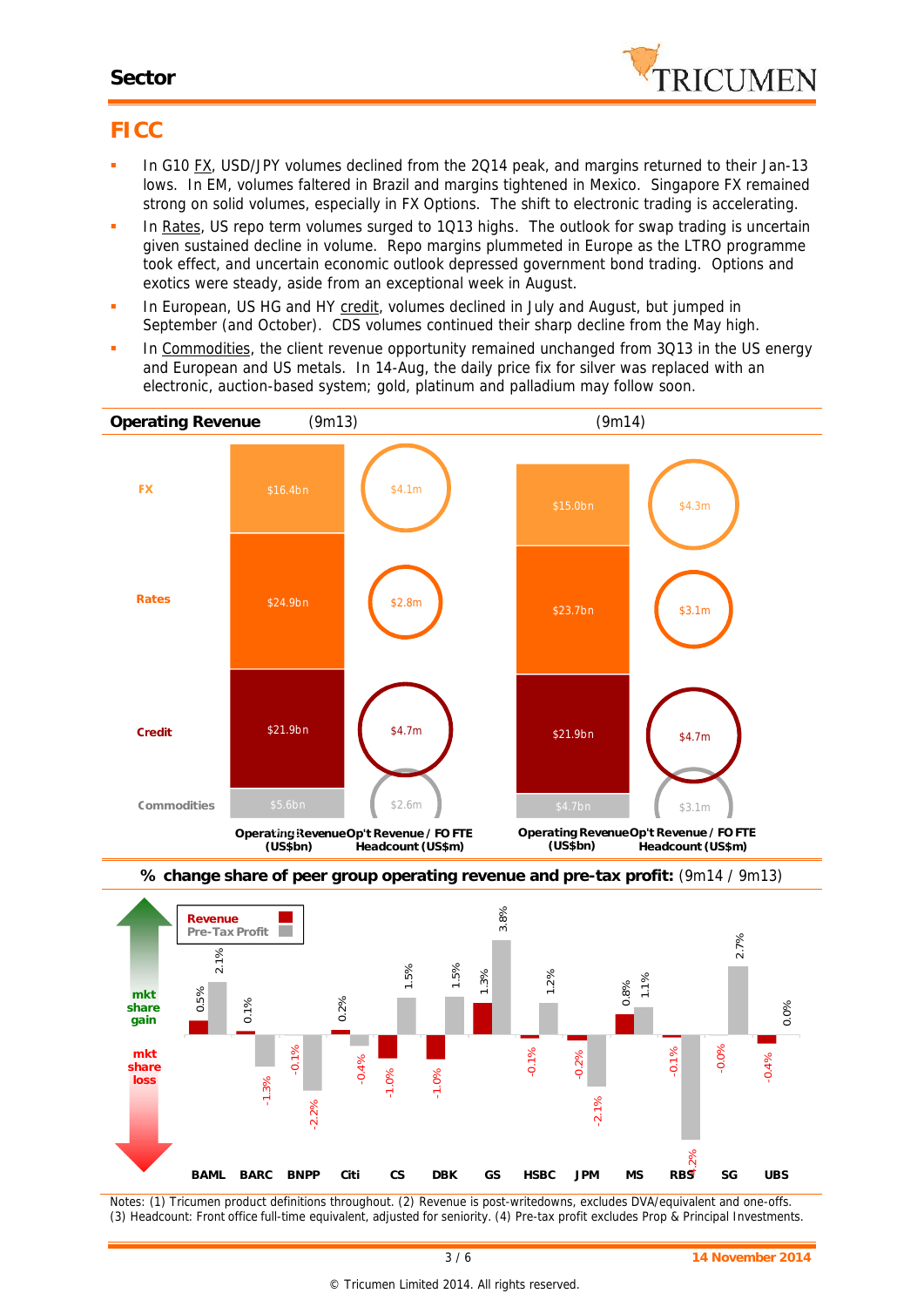

# **Equities**

- In North America, cash equity high-touch volumes remained steady versus 3Q13; low-touch declined from the March peak, but remained well above the prior-year period. Europe was subdued in comparison, and APAC declined. In emerging markets, Brazil volumes declined after the reversal of the rally that had accompanied the elections in the country.
- Flow equity derivatives options volumes grew in both the Americas and Asia; EMEA volumes were muted. Structured product issuance declined in the US after a strong 1H14; APAC also declined.
- In prime services, banks reported a strong 3Q14; a strong September for securities lending in the US partly offset the weak June-August volumes. Contrary to what some market commentators observed, hedge fund balances steadily declined from their June-14 peak.





*Notes: (1) Tricumen product definitions throughout. (2) Revenue is post-writedowns, excludes DVA/equivalent and one-offs. (3) Headcount: Front office full-time equivalent, adjusted for seniority. (4) Pre-tax profit excludes Prop & Principal Investments.*

#### **% change share of peer group operating revenue and pre-tax profit** (9m14 / 9m13)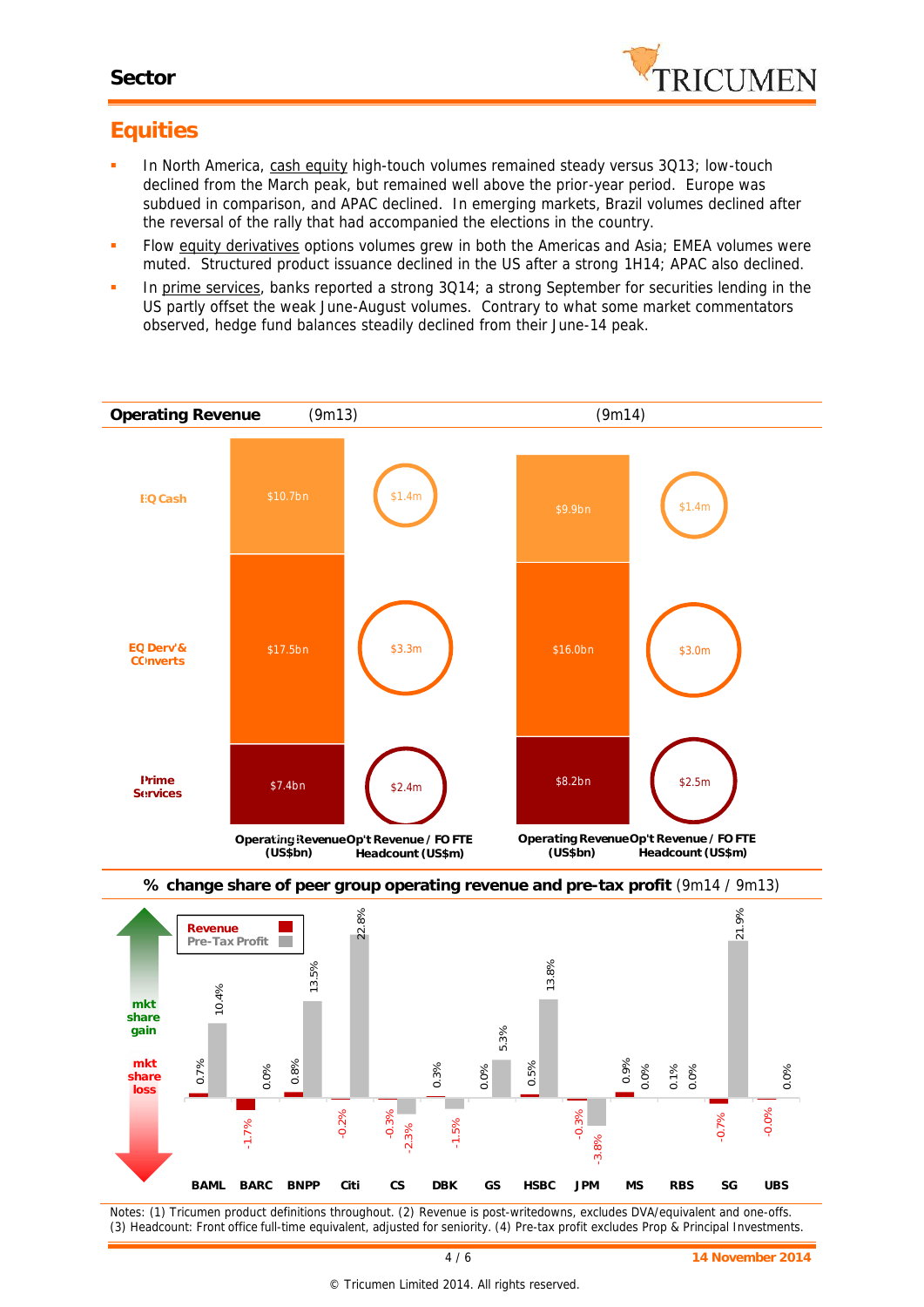## **Revenue dynamics**

#### **9m14/9m13** (Operating revenue, % change, US\$, Global Level 1)

|                              | ັ           |             |             |               | ີ         |            |    |             |            |           |               |               |            |         |            |
|------------------------------|-------------|-------------|-------------|---------------|-----------|------------|----|-------------|------------|-----------|---------------|---------------|------------|---------|------------|
|                              | <b>BAML</b> | <b>BARC</b> | <b>BNPP</b> | Citi          | <b>CS</b> | <b>DBK</b> | GS | <b>HSBC</b> | <b>JPM</b> | <b>MS</b> | <b>RBS</b>    | SG            | <b>UBS</b> | Top 25% | Bottom 25% |
| Capital Markets: Total       | ⇨           | ⇩           | ⇧           | ⇨             | ⇨         | ⇩          | ⇧  | ⇨           | ⇩          | ⇧         | ⇩             | ⇩             | ⇩          | $+2%$   | $-8%$      |
| Primary                      | ⇩           | ⇩           | ⇩           | ⇨             | ⇨         | ⇩          | ⇧  | ⇧           | ⇩          | ⇧         | ⇩             | $\Rightarrow$ | ⇨          | $+15%$  | $+4%$      |
| <b>DCM Bonds</b>             | ⇩           | ⇨           | ⇩           | $\Rightarrow$ | ⇨         | ⇩          | ⇩  | ⇧           | ⇩          | ⇨         | ⇩             | 슙             | ⇧          | $+8%$   | $-9%$      |
| DCM Loans                    | ⇩           | ⇩           | ⇨           | ⇨             | ⇩         | ⇩          | ⇑  | ⇧           | ⇩          | ⇧         | ⇨             | ⇨             | ⇩          | $+8%$   | $-10%$     |
| Securitisation               | ⇨           | ⇩           | ⇨           | ⇩             | ⇨         | ⇩          | ⇩  | ⇧           | ⇩          | ⇧         | ⊕             | ⇨             | ⇧          | $+22%$  | $+1%$      |
| ECM                          | ⇩           | ⇩           | ⇩           | ⇨             | ⇨         | ⇩          | ⇨  | ⇧           | ⇩          | ⇧         | N/M           | ⇧             | ⇩          | $+36%$  | $+17%$     |
| M&A / Advisory               | ⇩           | ⇩           | ⇧           | ⇨             | ⇩         | ⇩          | ⇧  | ⇩           | ⇧          | ⇧         | N/M           | ⇩             | ⇨          | $+27%$  | $+11%$     |
| Secondary                    | ⇨           | ⇩           | ⇧           | ⇨             | ⇩         | ⇨          | ⇧  | ⇨           | ⇩          | ⇧         | ⇩             | ⇩             | ⇩          | $+1%$   | $-10%$     |
| <b>FX</b>                    | ⇨           | ⇨           | ⇨           | ⇩             | ⇨         | ⇩          | ⇧  | ⇩           | ⇩          | ⇧         | ⇩             | ⇧             | ⇩          | $+0\%$  | $-10%$     |
| Rates                        | ⇩           | ⇩           | ⇨           | ⇩             | ⇩         | ⇨          | ⇧  | ⇨           | ⇩          | ⇧         | $\Rightarrow$ | ⇨             | ⇩          | $+6%$   | $-14%$     |
| Credit                       | ⇨           | N/M         | ⇩           | ⇨             | ⇨         | ⊕          | ⇧  | N/M         | ⇩          | ⇨         | ⊕             | ⇩             | N/M        | $+6%$   | $-13%$     |
| Commodities                  | ⇧           | ⇩           | ⇨           | ⇧             | ⇩         | ⇩          | ⇨  | ⇧           | ⇩          | ⇩         | N/M           | $\Rightarrow$ | ⇩          | $-4%$   | $-30%$     |
| EQ Cash                      | ⇨           | ⇩           | ⇧           | ⇩             | ⇩         | ⇩          | ⇩  | ⇩           | ⇧          | ⇨         | N/M           | ⇧             | ⇨          | $+5%$   | $-17%$     |
| EQ Derv & Converts           | ⇨           | ⇩           | ⇧           | ⇨             | ⇩         | ⇨          | ⇨  | ⇧           | ⇩          | ⇩         | $\Rightarrow$ | ⇩             | ⇩          | $+1%$   | $-14%$     |
| Prime Services               | ⇨           | ⇨           | ⇩           | ⇩             | ⇩         | ⇧          | ⇨  | ⇩           | ⇩          | ⇧         | N/M           | ⇩             | ⇧          | $+12%$  | $+3%$      |
| Prop Trading                 | N/M         | ⇩           | ⇨           | ⇨             | 슌         | N/M        | ⇧  | ⇩           | ⇩          | N/M       | N/M           | ⇩             | N/M        | $+12%$  | $-23%$     |
| <b>Principal Investments</b> | N/M         | N/M         | N/M         | N/M           | ⇨         | ⇩          | ⇨  | ⇧           | N/M        | ⇩         | N/M           | N/M           | N/M        | $+17%$  | $-60%$     |

#### **3Q14/3Q13** (Operating revenue, % change, US\$, Global Level 1)

|                              | <b>BAML</b> | <b>BARC</b> | <b>BNPP</b> | Citi          | <b>CS</b>     | <b>DBK</b> | GS | <b>HSBC</b>   | <b>JPM</b> | <b>MS</b>     | <b>RBS</b> | SG  | <b>UBS</b> | Top 25% | Bottom 25% |
|------------------------------|-------------|-------------|-------------|---------------|---------------|------------|----|---------------|------------|---------------|------------|-----|------------|---------|------------|
| Capital Markets: Total       | ⇧           | ⇩           | ⇩           | ⇧             | ⇨             | ⇩          | ⇧  | ⇨             | ⇨          | ⇨             | ⇩          | ⇩   | ⇩          | $+8%$   | $-8%$      |
| Primary                      | ⇩           | ⇩           | ⇩           | ⇧             | $\Rightarrow$ | ⇩          | ⇨  | ⇧             | ⇩          | ⇧             | ⇩          | ⇨   | ⇨          | $+19%$  | $+1%$      |
| <b>DCM Bonds</b>             | ⇩           | ⇩           | ⇨           | ⇧             | ⇨             | ⇩          | ⇨  | ⇩             | ⇩          | ⇧             | ⇩          | ⇨   | ⇧          | $-2%$   | $-27%$     |
| DCM Loans                    | ⇨           | ⇩           | ⇨           | ⇧             | ⇧             | ⇩          | ⇩  | ⇩             | ⇩          | ⇨             | ⇩          | ⇨   | ⇑          | $+5%$   | $-9%$      |
| Securitisation               | ⇑           | ⇩           | ⇨           | ⇩             | ⇧             | ⇩          | ⇩  | ⇨             | ⇩          | ⇨             | ⇩          | 合   | ⇑          | $+17%$  | $-8%$      |
| <b>ECM</b>                   | J           | ⇩           | ⇩           | ⇨             | ⇨             | ⇩          | ⇨  | ⇧             | ⇩          | ⇧             | N/M        | 合   | ⇩          | $+54%$  | $+15%$     |
| M&A / Advisory               | ⇨           | ⇩           | ⇩           | ⇧             | ⇩             | ⇩          | ⇧  | ⇩             | ⇨          | ⇧             | N/M        | ⇩   | ⇨          | $+31%$  | $-5%$      |
| Secondary                    | 合           | ⇩           | ⇩           | $\Rightarrow$ | ⇩             | ⇨          | ⇧  | $\Rightarrow$ | ⇨          | ⇧             | ⇩          | ⇩   | ⇩          | $+6%$   | $-10%$     |
| <b>FX</b>                    | ⇨           | ⇩           | ⇩           | $\Rightarrow$ | ⇧             | ⇩          | ⇧  | ⇩             | ⇨          | $\Rightarrow$ | ⇩          | ⇧   | ⇩          | $+39%$  | $+2%$      |
| Rates                        | ⇨           | ⇩           | ⇧           | ⇨             | ⇧             | ⇩          | ⇨  | ⇩             | ⇩          | ⇧             | ⇩          | ⇨   | ⇩          | $+74%$  | $-7%$      |
| Credit                       | ⇑           | ⇨           | ⇩           | ⇨             | ⇩             | ⇨          | ⇧  | ⇩             | ⇧          | ⇨             | ⇩          | ⇩   | ⇩          | $+3%$   | $-48%$     |
| Commodities                  | ⇑           | ⇩           | ⇨           | ⇨             | ⇩             | ⇩          | 슙  | ⇨             | ⇩          | ⇩             | N/M        | ⇑   | ⇩          | $+14%$  | $-17%$     |
| EQ Cash                      | ⇑           | ⇩           | ⇩           | ⇨             | ⇩             | ⇨          | ⇩  | ⇩             | ⇧          | ⇨             | N/M        | ⇑   | ⇩          | $+9%$   | $-17%$     |
| EQ Derv & Converts           | ⇑           | ⇩           | ⇩           | ⇧             | ⇨             | ⇨          | 슌  | ⇩             | ⇨          | $\Rightarrow$ | ⇩          | ⇩   | ⇩          | $+4%$   | $-35%$     |
| Prime Services               | ⇑           | J           | ⇩           | ⇨             | ⇩             | ⇧          | 슌  | ⇩             | ⇩          | ⇨             | N/M        | ⇩   | ⇨          | $+14%$  | $+2%$      |
| Prop Trading                 | N/M         | ⇨           | ⇩           | ⇨             | ⇧             | N/M        | ⇧  | ⇩             | ⇩          | N/M           | N/M        | ⇩   | N/M        | $+14%$  | $-33%$     |
| <b>Principal Investments</b> | N/M         | N/M         | N/M         | N/M           | ⇨             | ⇩          | 슌  | ⇨             | N/M        | ⇩             | N/M        | N/M | N/M        | $-23%$  | $-88%$     |

*Source: Tricumen. Notes: (1) Tricumen product definitions throughout. (2) Arrows show % change in revenue vs peers. Up- /down-arrows: top-/bottom-quartile. (3) Revenue is post-writedowns, excludes DVA/equivalent and one-offs, as described in the Company Section.*